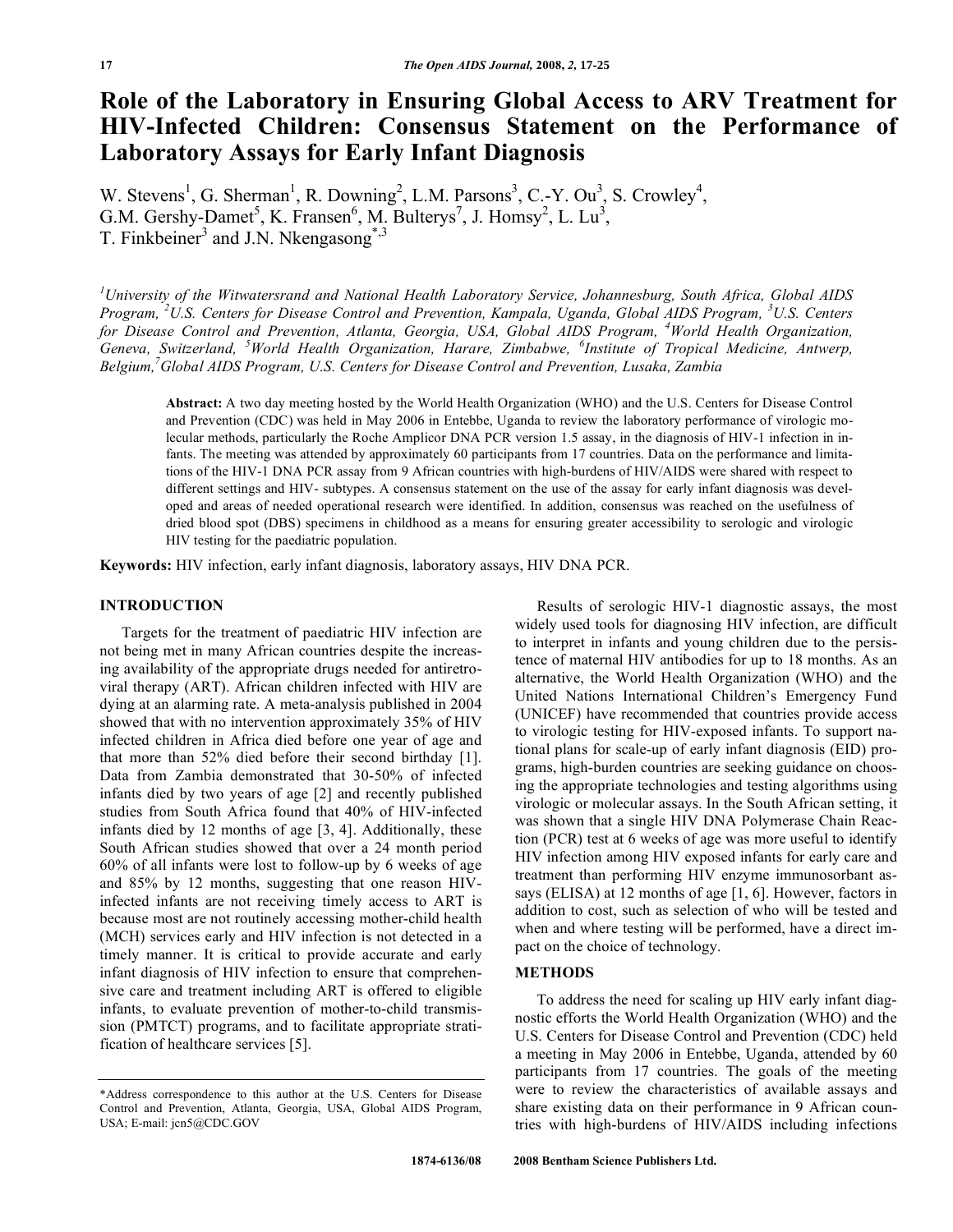with different HIV subtypes; to discuss limitations of these assays in program settings, to identify areas where targeted operational research is needed to improve the performance of assays; and to develop consensus statements on the use of virologic assays for EID.

# **RESULTS AND DISCUSSION**

# **Available Testing Methodologies for Early Infant Diagnosis of HIV Infection**

 A variety of commercially-available assays are currently in use including HIV DNA PCR [7]; HIV RNA assays [8- 10] and the ultra-sensitive HIV p24 antigen assay [11] as well as in-house PCR assays that have been validated and are appropriately quality-assured. Although in-house, noncommercial, PCR assays can be validated according to the process recommended by the WHO [12], commercially available assays, while being more costly, offer the most suitable option for rapid scale-up of early infant diagnosis because they offer standardized reagents and adequate production and availability.

 To address the utility of diagnostic technologies in early infant diagnosis in the meeting a variety of technologies were reviewed. The features of these technologies were summarized in Table **1**. These technologies include 1) Roche Amplicor HIV-1 Monitor™ and Manual Cobas Taqman [13]; 2) Abbott Real-Time HIV-1 [14]; 3) Bayer Versant<sup>®</sup> HIV-1 RNA 3.0 [15]; 4) bioMerieux NucliSens® HIV-1 QT and Nuclisens EasyQ HIV-1 [16]; 5) the qualitative Amplicor HIV DNA PCR v1.5 assay [7]; 6) Cavidi Exavir<sup>®</sup> Load assay; and 7) the Perkin Elmer Ultra-sensitive HIV-1 p24 antigen assay [17].

 The use of dried blood spot (DBS) specimens as the primary specimen for EID was an important topic for discussion during the meeting. DBS use represents a paradigm shift in accessibility to virologic testing for HIV infection. In addition to antibodies, nucleic acids in DBS have been shown to be stable for several months at ambient temperatures, provided the DBS specimens have been thoroughly dried and are stored with desiccant. Thus DBS specimens can be collected at remote rural sites and transported to a central or regional testing laboratory. However, specific training in the collection, labelling, drying and packaging of DBS is required to guarantee the quality of specimens for molecular analysis. In some countries with large-scale HIV counselling and testing programs, DBS specimens are used for routine quality control (QC) of rapid HIV serologic testing and thus healthcare staff have already been trained in the proper preparation and handling of DBS.

 Supplies for DBS collection and shipment can be difficult to procure and several participants commented on the potential usefulness of a premade DBS sample collection kit containing all the necessary supplies for health care facilities. The precise contents of each kit for use in infant diagnosis or quality control of HIV testing would need to be determined for each country. Although other filter papers have been used for blood collection, Whatman 903 specimen collection paper (previously known as Schleicher and Schuell 903 paper) is the most widely used and validated paper for DBS collection.

# **Role of HIV Antibody Assays in Children Less Than 18 Months of Age**

 HIV antibody tests (either rapid tests or ELISA) are the preferred means of diagnosis of HIV infection in children older than 18 months of age. In contrast, a positive HIV antibody test at less than 18 months should not be used as the primary assay for EID because of the likelihood that the maternal antibodies might still be present. However, when per-

| <b>Source/Name of Assay</b>                  | <b>Sample Used</b> | Assay/Target         | Volume (in ml) | Cost Per Test (\$) |
|----------------------------------------------|--------------------|----------------------|----------------|--------------------|
| Roche<br>Amplicor HIV-1<br>DNA v1.5          | Whole Blood        | Qual/DNA             | 0.5            | $35 - 90$          |
| Roche<br>Amplicor HIV-1 Monitor v 1.5 manual | Plasma or serum    | Ouan/RNA             | $0.2 - 0.5$    | $20 - 50$          |
| RocheCobas Amplicor HIV-1 Monitor v 1.5      | Plasma or serum    | Ouan/RNA             | $0.2 - 0.75$   | 20-50              |
| Roche<br>TagMan 48                           | Plasma or serum    | Ouan/RNA             | $0.5 - 1$      | 50                 |
| Bayer<br>Versant<br><b>HIV-1 RNA</b>         | Plasma or serum    | Quan/RNA             |                | 85-90              |
| Biomerieux NucleiSens EasyQ                  | Plasma or serum    | Quan/RNA             | 1              | 80                 |
| Abbott<br>Real Time HIV                      | Plasma or serum    | Quan/RNA             | $0.2 - 1$      | 20-70              |
| CavidiExaVir Load                            | Plasma or serum    | Quan/<br><b>RT</b>   |                | $13 - 15$          |
| Perkin Elmer<br>Up24 antigen                 | Plasma or serum    | Quan/<br>p24 antigen | $50 \mu l$     | 10                 |

**Table 1. Commercial Assays Can Potentially be Used for Diagnosis of HIV Infection in Infants and Young Children** 

\*Qual- Qualitative and \*\*Quan- Quantitative.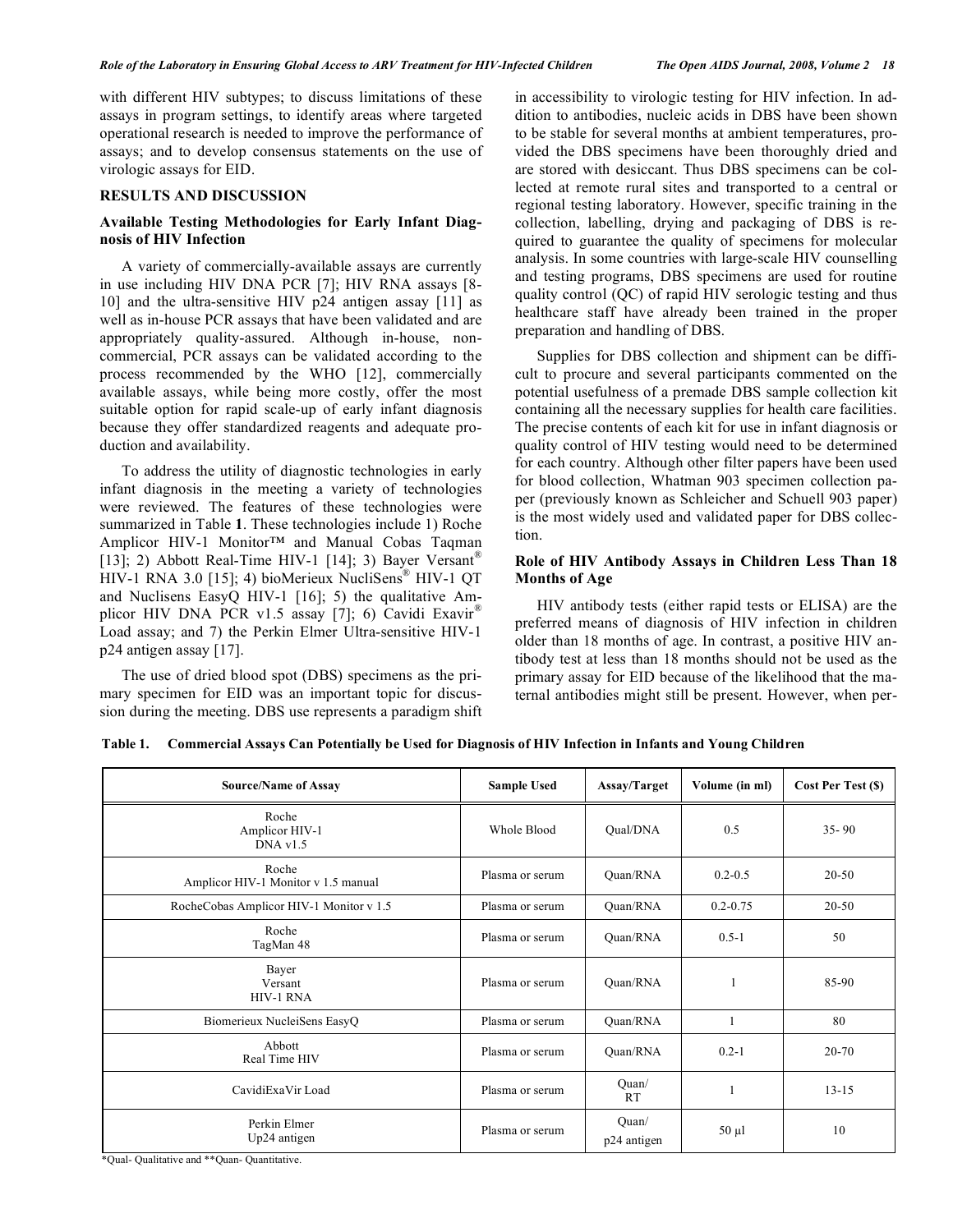formed according to robust national algorithms that accurately and reliably detect HIV antibody, a positive rapid test should trigger virologic or molecular testing. A study addressing the potential use of rapid HIV tests prior to molecular testing for early screening of pediatric HIV infection in Uganda was presented at the meeting [18]. The rationale behind this approach is that although a rapid test cannot establish that an infant is infected because the test cannot distinguish maternal from infant antibodies, it may be able to establish that the infant is uninfected since a close correlation had been observed between a negative rapid test result at any age and a negative test result by molecular assays. In the Uganda study, it was reported that the correlation was perfect in 138 healthy infants attending an immunization clinic, but at a pediatric AIDS clinic, only 49/57 (86%) of infants ranging in age from 6 weeks to 18 months were correctly identified as uninfected by an HIV-negative rapid test. Eight infected rapid test-negative infants had either a detectable viral load or HIV p24 antigen; and one of these infants was HIV antibody positive when re-tested using a different rapid test. A potential reason for these undetected infections is that rapid HIV testing may have been performed during the window period for the antibody response, thus implicating breastfeeding as the mode of transmission particularly in the older infants. These results indicate that further studies are needed to determine the age at which rapid HIV testing of exposed infants would be most cost-effective in relation to sensitivity, specificity, and positive and negative predictive values. However, the following issues suggest that introducing routine rapid HIV testing in the pediatric setting should be considered: 1) when compared to molecular testing, rapid tests are simpler, cheaper and more widely available; 2) a substantial proportion of uninfected, HIV-exposed children lose maternal antibodies before 9 months; 3) early identification and exclusion of HIV-uninfected infants could help focus limited HIV care resources on infected infants; and 4) breast-feeding infants can easily be retested by rapid tests 6 weeks after weaning. Based on evidence presented at the meeting and preliminary data from ongoing studies a consensus was reached at the meeting that if an HIV-exposed well child between 9 and 18 months of age had never been breast-fed or had stopped breast-feeding for at least 6 weeks and had a negative HIV rapid test result then the child should be considered uninfected with no further testing performed unless symptoms develop (Fig. **1**).

### **Ultra-Sensitive HIV p24 Antigen Assay**

 The ultra-sensitive HIV p24 antigen assay is an ELISA, not a molecular assay, and is therefore suited to health facilities where serologic testing is routinely performed. The caveat to this is that few laboratories in Africa have been able to utilize the commercial Up24 antigen assay due to issues related to methodology and reagent supply. Nevertheless, the performance of the Up24 antigen assay for HIV diagnosis in infants and young children has been evaluated in a number of studies in countries with different HIV subtypes yielding sensitivities and specificities ranging from 96% to 99% [19- 23]. Data from South Africa presented at the meeting confirmed that at 6 weeks the HIV p24 assay yielded satisfactory results with a sensitivity and specificity of 97.7% and 100% respectively when compared to HIV DNA PCR testing [11]. Recently Patton and colleagues confirmed the feasibility of using this assay on DBS, thus dramatically expanding its potential value in infant diagnosis [24]. This test uses washer and reader as used in a typical serologic laboratory and does not require thermocycler as required in PCR assays. The cost of the reagents is approximately 10-20 US dollars. A consensus was reached at the meeting that the measurement of HIV-1 p24 antigen in blood is sensitive enough for early diagnosis of HIV infection in infants and young children, but only if the ultra-sensitive HIV p24 antigen assay described by Schüpbach and colleagues is followed [25, 26].

### **Total Nucleic Acid (TNA) Real-Time, Reverse-Transcriptase PCR Assay**

 TNA is a new approach specifically designed for use with infant DBS and, although still undergoing optimization and not commercially available, is being tested in Uganda. This semi-quantitative assay offers a number of potential benefits over commercial HIV DNA PCR assays including cost, increased sensitivity, increased through-put per run, less time to completion per run and ease of automation. An important feature of the TNA assay is the built-in internal control using a single copy human gene, RNaseP gene, to monitor the quality of the specimen and amplification process [27]. Data presented at the meeting from Uganda, where the prevalent HIV subtypes are A, C and D, suggested that the TNA assay performs with 100% sensitivity and specificity when compared to Amplicor HIV DNA PCR assay using 1800 DBS specimens from infants [28]. However, further studies are needed in other countries, and until the assay is available commercially, it can only be recommended as an ancillary assay or research tool in those laboratories with the necessary infrastructure and technological competence.

### **HIV Amplicor DNA PCR v1.5 Assay**

 The Roche qualitative HIV Amplicor DNA PCR v1.5 assay provides an accurate method for identification of HIV-1 infection in infants and young children less than 18 months of age and is currently the only assay with extensive validation data in Africa and extensively used in the US and Europe [7]. Although designed for use with whole blood, the DNA PCR v1.5 assay can easily be adapted for use on DBS and this adaptation makes it particularly useful for early infant diagnosis in high-burden countries [30].

 Early work from South Africa using DBS specimens collected from 300 infants at six weeks of age showed that the DNA PCR v1.5 assay performed exceptionally well with a sensitivity and specificity of 100% and 99.6% respectively, compared to the same assay conducted on fresh whole blood samples [30]. Preliminary data on 206 children suggested that DBS prepared from capillary (e.g. heel prick) versus venous blood also yields highly accurate results with a sensitivity of 98.3% and specificity of 98.7% (G. Sherman; personal communication). Participants at the meeting from Uganda, Zambia, Mozambique, Kenya, Namibia, Rwanda, Cote d'Ivoire, Botswana and South Africa shared data demonstrating the excellent performance of the DNA PCR v1.5 assay on DBS with respect to different settings and different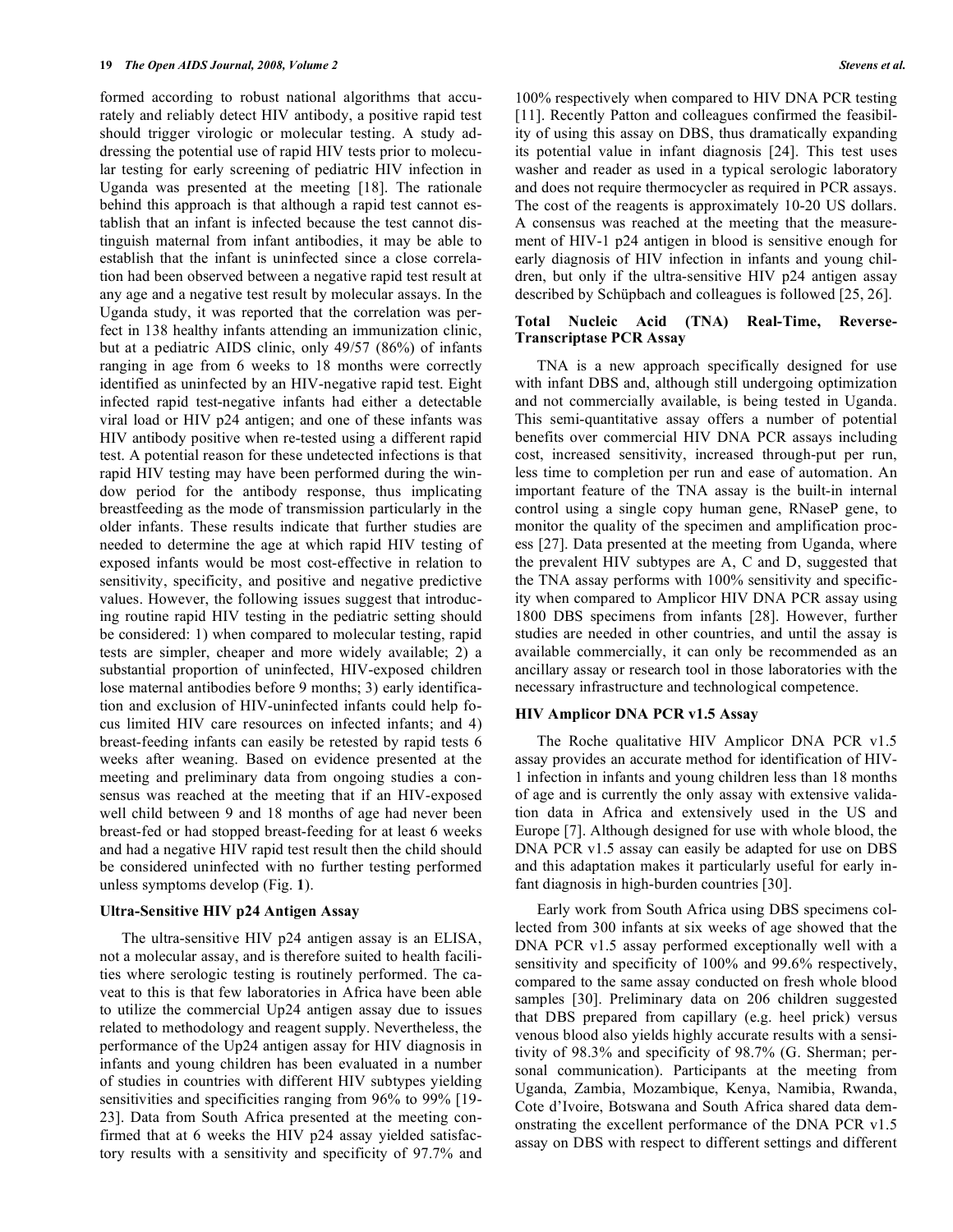

**Fig. (1). Age-Stratified diagnostic pathways for well infants known to be HIV-exposed.** Different approaches are recommended for testing HIV-exposed infants based on age (35). Infants between ages 6 weeks and 9 months should not be diagnosed using an HIV Rapid test algorithm, but should be diagnosed by HIV DNA PCR. Children between 9 and 18 months should first be tested using an HIV Rapid test algorithm with positive tests confirmed by HIV DNA PCR (with immediate referral for care after a positive rapid test if there are long delays for the confirmatory test results). In children older 18 months of age, a positive result in the HIV Rapid test algorithm is indicative of HIV infection.

HIV subtypes including perceived limitations of this assay in program settings.

 Although the reports on the performance of the assay were generally positive, limitations to the assay were discussed during the meeting. First, although the assay has been shown to detect all HIV subtypes currently described, as with other molecular assays, it may not be capable of detecting future variants of HIV due to the virus's ongoing evolution. Second, unlike the TNA real-time assay, there is no primer set that will amplify an internal control to ensure that DNA has been sufficiently extracted from each DBS specimen and is suitable for amplification. Third, as with any molecular test, there are issues related to staff expertise and training, instrument and space requirements, and cost.

 Because comparison studies between DBS and whole blood/cell pellets using the DNA PCR v1.5 assay have been conducted in several countries, participants concluded that it is not necessary for each country to repeat these evaluations prior to implementation of DBS testing. Difficulties were described in testing DBS especially in high-volume laboratories since extraction of DNA from DBS is labour-intensive, prone to cross-contamination and may not always be efficient. Thus, it was recommended that DBS QC materials be included in each experimental run to ensure that the extraction procedure is effective. Strict criteria need to be established regarding acceptance of results for each experimental run, and specimens with low-positive results located in wells adjacent to specimens with strong-positive results should be routinely retested. Further work in automating DBS punching and DNA extraction is needed particularly for those laboratories testing large numbers of specimens.

# **Internal Quality Control (QC) for HIV Amplicor DNA PCR v1.5**

 The importance of "Good Laboratory Practice" and adequate quality assurance for the DNA PCR v1.5 assay was strongly emphasized by all participants. As with all PCRbased technologies, the laboratory workflow should be designed to ensure that separate areas are provided for the performance of the assay to reduce the risk of crosscontamination. The need to harmonize standard operating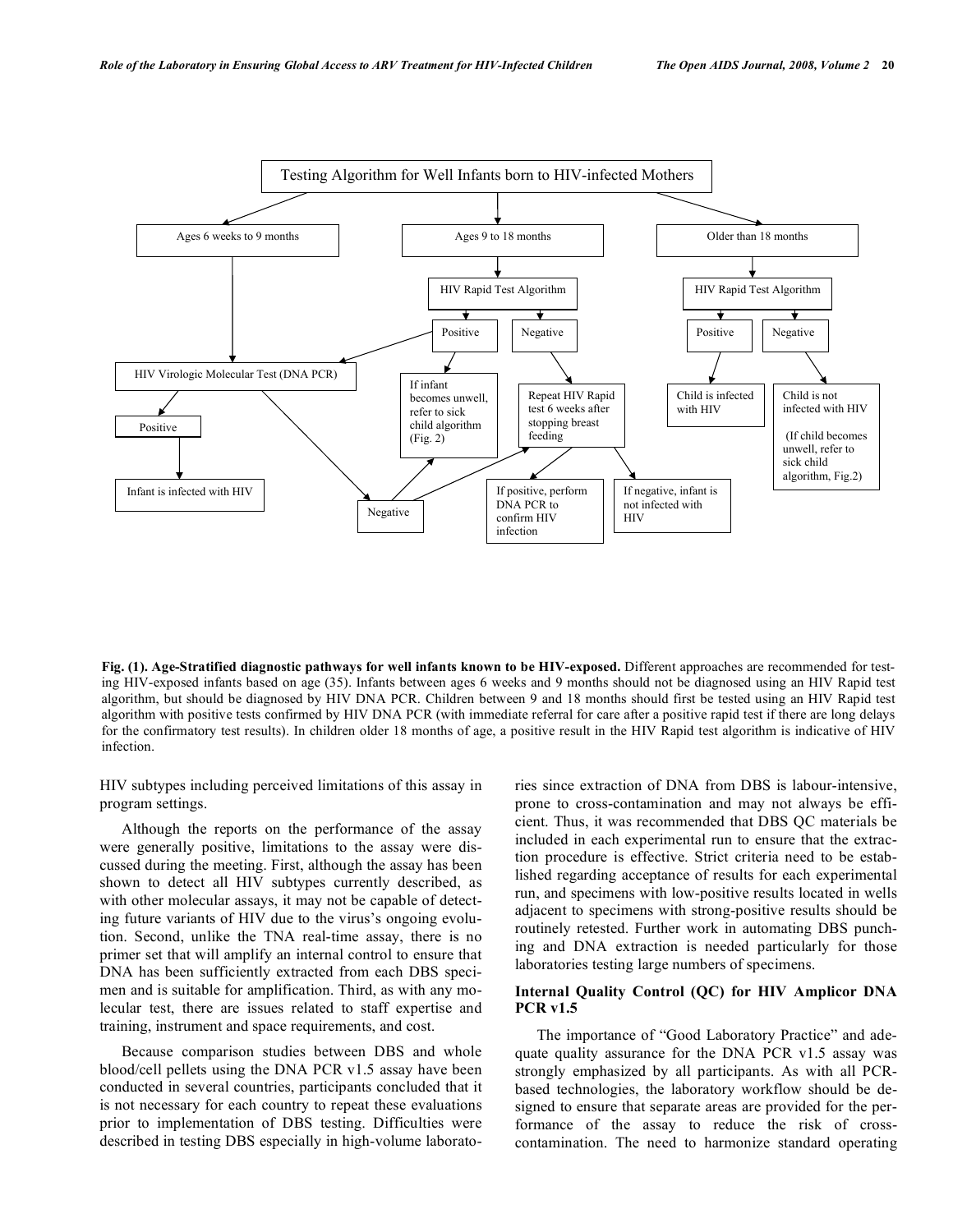procedures (SOPs) across the testing laboratory network was highlighted to include pre- and post-analytical phases of the process including sample collection, labelling and tracking, shipping and reporting.

 A number of innovative approaches to monitor the overall performance of the Roche Amplicor DNA PCR v1.5 assay as part of internal QC were suggested including monitoring the number of internal positive control failures, the number of equivocal results and the number of false-positive and false-negative results as compared to a gold-standard. In Uganda, the Amplicor positive control failure was rare with this assay (1/975 specimens) and the equivocal result rate was low at  $0.7\%$ ; false positive and false negative rates were 0.4% and 0% respectively [27]. Data presented from South Africa showed that between July 2005 and April 2006, 22,431 Roche Amplicor DNA PCR v1.5 assays were conducted with a combined internal positive control failure and equivocal result rate of 1-2% [31]. It was noted that this rate increased when new staff were introduced on the bench, when DBS technology was initially implemented, and when control specimen problems were identified, all of which highlight the need for continuous monitoring to identify possible laboratory staff who need re-training.

 Participants at the meeting reported a variety of testing algorithms in use in their countries. In Uganda, specimens are extracted and tested in parallel on DNA PCR v1.5 and TNA; re-testing on an individual assay is triggered when internal quality control criteria are not met, and when results on both assays are valid but discordant, re-testing is performed on both assays. Using this algorithm, results with the two assays were 100% concordant after re-testing when necessary. In other laboratories where an alternative assay is not available, a specimen giving a positive result in the DNA PCR v1.5 is routinely re-extracted and re-tested. Consensus could not be reached at this meeting on the need to repeat a positive test result, even when the run was validated by all controls. This is probably a reflection on the fact that few laboratories have experience with DNA PCR v1.5 of more than a year and it will take some time before confidence in the results can be established. Meeting participants were in agreement that to ensure quality of testing during scale-up of programs, a subset of the positive DBS specimens should be tested at the national reference laboratory preferably with the same assay.

# **External Quality Assurance (EQA) for HIV Amplicor DNA PCR v1.5**

 Most laboratories represented at the meeting were already implementing Amplicor DNA PCR v1.5 testing using DBS, suggesting an urgent need for an external quality assurance (EQA) program to monitor the quality of HIV PCR testing on DBS. To this end, the CDC-Atlanta International Laboratory Branch established an EQA program early in 2006. This proficiency testing (PT) program not only provides an external assessment of laboratory performance but also provides DBS specimens for internal quality control and technical assistance where needed. In the first round, ten DBS samples with varying HIV DNA content (0 to 100,000 copies/ml) were shipped to 17 participating laboratories from 11 different countries [32]. All laboratories participating in the program performed the DNA PCR v1.5 assay but used a variety of different DNA extraction methodologies including the Roche Manual Extraction, bioMerieux EasyMag and Roche MagNapure analysers. Of the 17 laboratories, 14 (83%) reported results that were in complete agreement with the expected results. There were no false positive results, and all false-negative results were from DBS specimens containing low copy number of HIV-1 DNA, suggesting inefficient extraction of DNA from the DBS. Similar difficulties with false-negative results on low-positive DBS specimens were seen in the second round of the PT program four months later when the number of participants increased to 22 laboratories in 13 countries (L.M. Parsons, personal communication). Technical support has been provided for the laboratories reporting false-negative results. It is recommended that all laboratories using the DNA PCR v1.5 for provision of early infant diagnostic services should enroll in a national or international EQA program.

# **Large-Scale Implementation of the HIV Amplicor DNA PCR v1.5**

 As programs begin to scale-up, automation of the different steps in the HIV DNA PCR v1.5 assay will need to be introduced and evaluated. In the South African context where demand for HIV DNA PCR testing is high, automation of extraction has been evaluated using the Roche Mag-Napure Analyser. Overall, results to date have shown good correlation between the MagNapure extraction protocol and the Roche manual extraction procedure on cell pellets from whole blood specimens [7] but a slightly reduced sensitivity was seen when DBS specimens were used. The CDC-Atlanta International Laboratory Branch is evaluating automated extraction of nucleic acids from DBS with the Corbett Xtractor Gene instrument (Corbett Robotics, Queensland, Australia), and has found the instrument to provide rapid through-put with a sensitivity comparable to the Roche manual extraction method (R. Downing and C.-Y. Ou, personal communication).

 There is an even more pressing need to automate the DBS punching step prior to analysis since the manual punching of discs is a rate-limiting step in the overall procedure and is highly prone to cross-contamination. Meeting participants indicated the need for further validation of a semiautomated punching instrument; the BSD 600-Duet Semi-Automated Dried Sample Punch Instrument (BSD Robotics, Queensland, Australia). With this instrument discs of 6 mm diameter can be punched directly into the Corbett 96 deepwell plates for automated extraction. The final step in the Roche DNA PCR v1.5 assay, the phase to detect colour development, is labour intensive and time-consuming and meeting participants indicated the need for the manufacturer to develop an automated version.

 The overall design of a national EID program is dictated by the capacity of the testing laboratories and such capacity is dependent on the test adopted. To meet the high-volume testing needs in South Africa, testing is done by teams of technicians working in shifts, 24 hours each day. In Uganda where it is estimated that nearly 100,000 HIV-exposed in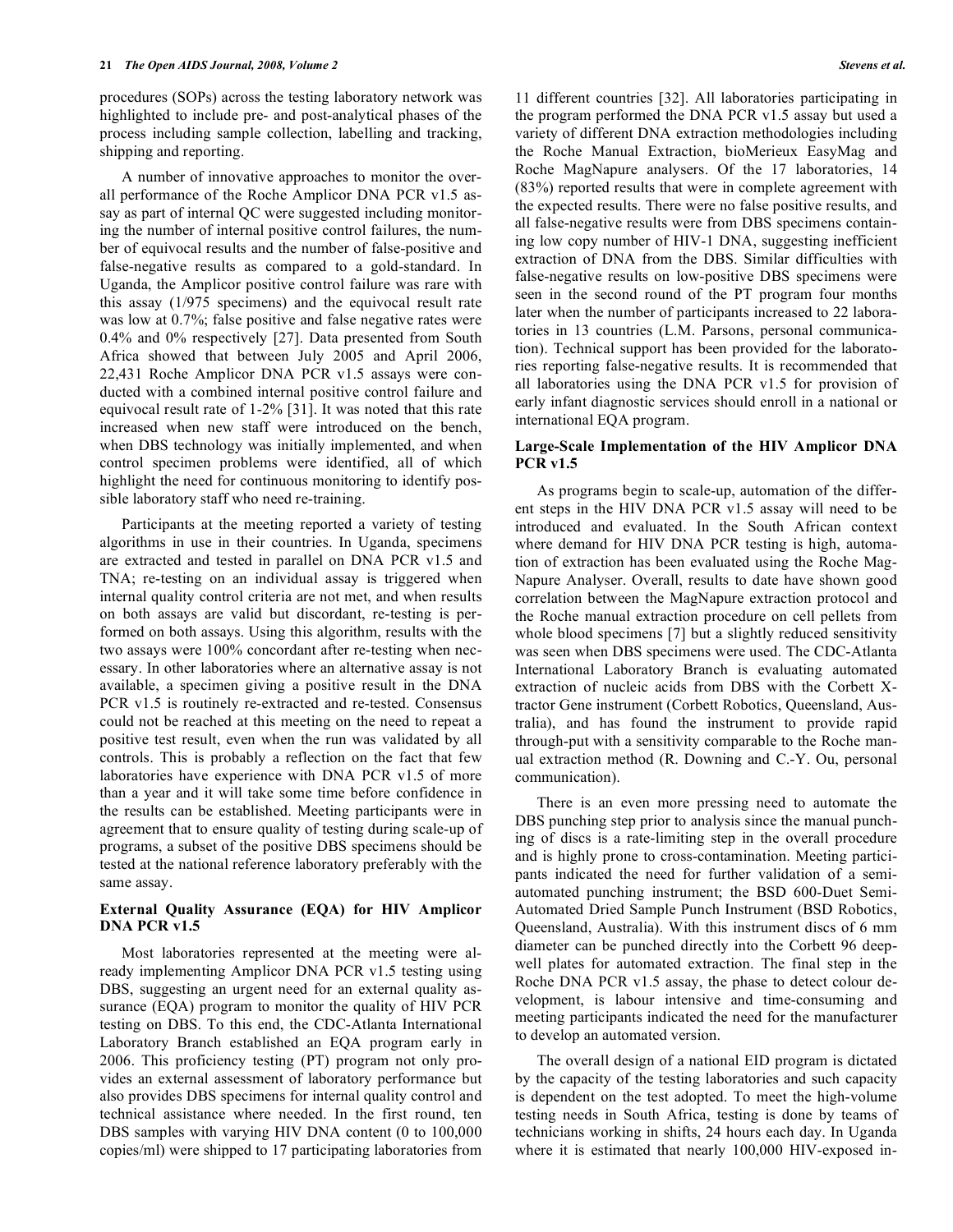fants in need of testing are born each year at least 12 testing facilities will be required, each with the capacity to perform 8,000 tests annually or 160 tests per week [33]. This is beyond the capacity of a single technician using manual punching and extraction protocols and reinforces the urgent need for research into various steps needed to optimize the assay.

# **Opportunities for Early Infant Diagnosis Testing**

Currently, routine follow up of HIV-exposed children and routine paediatric HIV counselling and testing (HCT) services are not standard in most African countries and the majority of HIV-infected infants are not identified until they develop symptoms and present illness at health care facilities. However, there are two opportunities for HIV-infected mothers and hence the exposed infants to be identified before symptoms occur. The first is at antenatal clinic (ANC) visits and the second is at postnatal immunization clinics. The first is either poorly attended or PMTCT services are not yet provided. In Uganda it is estimated that only 10% of antenatal women have been tested and enrolled in PMTCT programs [18, 33]. In contrast, the infant immunization clinic visit at 6 weeks after delivery is generally well-attended and offers an opportunity to deliver HCT services, to identify infected mothers and exposed infants, and to refer them to care and treatment programs. The 6-week immunization clinic visit also coincides with the age at which the sensitivity of HIV DNA PCR assays peaks for those infants infected pre- or peri-natally. Further opportunities for testing exist at follow-up visits to the immunization clinic at 10 and 14 weeks after delivery, though these are less-well attended.

Linkages between ante-natal care and post-natal immunization clinics are generally weak or non-existent in many countries. At the meeting, data from Rwanda was presented on a pilot study designed to improve the linkages at three health centers in Kigali [34]. Antenatal women who had undergone HCT were requested to take their ANC card coded with their HIV status to routine immunization clinic visits where the mother's card was stapled to the infant's immunization card. By using the information from antenatal services, the HIV exposure status was known for 68% of children attending the three immunization clinics. Exposed infants were started on cotrimoxazole, offered HIV DNA PCR testing and referred for ART services if the test was positive. The immunization clinics also offered HCT services for those mothers whose HIV status was unknown and ensured that HIV-positive mothers received ART services if this had not been initiated during pregnancy. The routine infant immunization visits served as an entry point for HIV-infected and exposed children, and also as a 'second chance' to detect HIV-positive women not previously identified. The importance of strong linkages between ante-natal/post-natal clinics and ART programs for infected mothers and infants was mentioned by several participants.

### **HIV Testing Algorithms for Infants and Young Children**

 Testing algorithms, adapted from those recently proposed at the WHO meeting in Geneva in April 2006 [35] are shown for well children less than 18 months of age (Fig. **1**) and for sick children (Fig. **2**). Although there was general agreement on these testing algorithms at the meeting, there was some debate on the advisability of using a rapid HIV antibody test as a 'screening test' because some sick children with negative serology may in fact be positive using virologic or molecular assays (Fig. **2**) [18]. Further studies are needed to assess the sensitivity of rapid tests/algorithms against a goldstandard ELISA testing algorithm in infants and young children, particularly since use of rapid HIV tests offers the potential for faster referral and initiation of care. At the present time, WHO recommends that all children known to be exposed to HIV and all sick children suspected to be infected with HIV should be offered early virologic or molecular testing if resources and infrastructure allow.

### **Recommendations for Laboratory Testing for the Diagnosis of HIV- Infected Infants and Young Children:**

 The Roche Amplicor DNA PCR version 1.5 assay has been validated in many countries. The assay is standardized, available in kit format, has the most widespread use, and is therefore recommended for EID programs. In addition, DBS is the preferred specimen type for two reasons: ease of collection from infants; and stability of DNA in the DBS during ambient temperature storage and shipment. Studies from several countries have demonstrated excellent correlation of results obtained using DBS and whole blood, and therefore it is not necessary for each country to repeat these evaluations prior to implementation of DBS testing.

 The TNA assay is being used in some countries with excellent results. However, until the assay is standardized and available commercially, it can only be recommended as a confirmatory assay in those laboratories with the necessary infrastructure and technological competence.

 The HIV p24 antigen assay is recommended for early infant diagnosis only if the ultra-sensitive protocol described by Schüpbach and colleagues is followed [26, 28], consistent supplies of test reagents could be obtained and technicians need to be well trained and certified to perform the assay.

 The quantitative HIV RNA (viral load) assays are not currently recommended as diagnostic tools for the identification of HIV infection in infants, since they are expensive, technically challenging and have not been adequately evaluated using DBS specimens. Viral load assays are performed on whole blood specimens, and are primarily used along with CD4 counts for assessing disease progression, patient care and treatment management. However, a molecular laboratory in Cote d'Ivoire has started using viral load analysis on whole blood samples for EID testing in spite of challenges encountered with sample collection and transportation from the clinical sites to the testing laboratory. While this laboratory has overcome these challenges, scale-up of EID service to remote geographic areas would not be practical until a careful evaluation and validation of viral load testing on DBS specimens is performed.

 Before initiating EID programs, written national SOPs need to be developed to include pre- and post-analytical phases such as sample collection and tracking, shipping and reporting as well as the analytical phase. These SOPs should be widely available and staff should receive specific training in the collection, labelling, drying and packaging of DBS to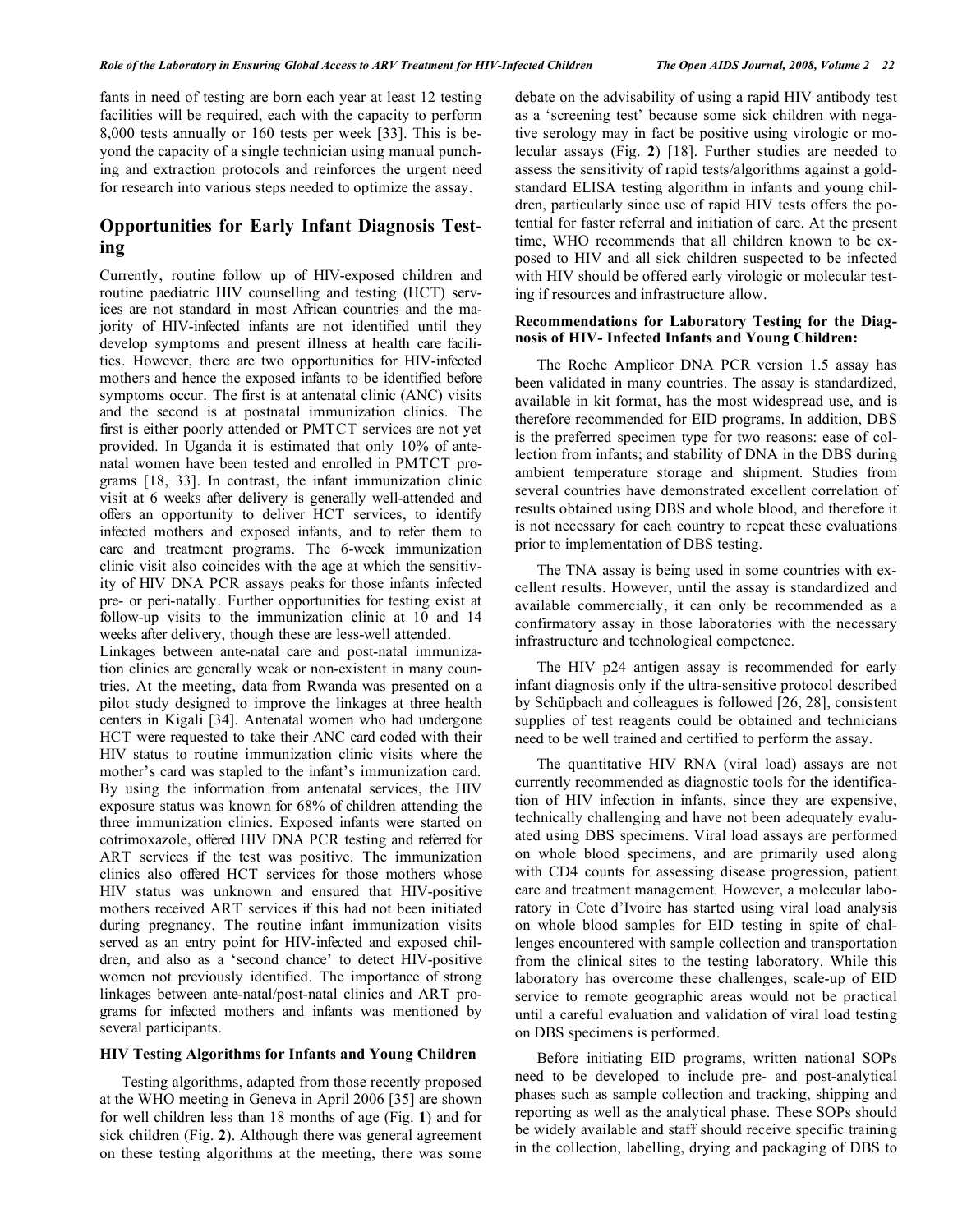

**Fig. (2). Age-Stratified diagnostic pathways for sick infants where HIV exposure-status is unknown.** Different approaches are recommended for testing sick children based on age (34). All sick children should be tested first in an HIV Rapid test algorithm. A positive HIV Rapid test result in children under 18 months should be confirmed by HIV DNA PCR (with immediate referral for care after a positive rapid test if there are long delays for the confirmatory test results), while a positive HIV in children over 18 months of age is definitive of infection with HIV.

guarantee the quality of specimens. Supplies for DBS collection, packaging and shipment should be available in kit form from national procurement and distribution centers.

 DBS specimen-rejection criteria should be established and if more than 2% of DBS from a specific health facility are rejected, this should trigger re-training of the staff responsible for specimen collection, storage and transport. Internal quality assurance should include monitoring the number of internal positive control failures, the number of equivocal results and the number of false-positive and falsenegative results as compared to a gold-standard. Overall competency of testing laboratories should be continuously monitored using proficiency testing panels (EQA) and by QC re-testing at the national referral laboratory. The overall performance of the laboratories supporting the national EIDP should be monitored by a central coordination unit within the Ministry of Health that will provide support supervision, and to which all participating laboratories should submit regular reports.

# **ONGOING OPERATIONAL RESEARCH STUDIES**

# **Molecular Testing**

 The Roche HIV-1 DNA PCR assay is labour-intensive and time consuming. Several approaches are currently being evaluated for automation of different steps in this assay.

Commercially-available HIV-1 RNA assays used for ART monitoring should be evaluated for possible use in the diagnosis of HIV infection in infants and young children, preferably using DBS specimens.

### **Serology**

 It would be advantageous for the management of EID programs to exclude HIV-uninfected children earlier than 12 to 18 months with a simpler and less expensive rapid test. Research to determine the mean age at which sero-reversion (disappearance of maternal antibody) occurs using rapid tests would greatly facilitate early identification of uninfected children, perhaps at nine months of age or earlier. If prescreening with rapid tests at an earlier age is found to be useful, the most appropriate rapid tests/algorithms need to be identified.

### **Combination Algorithms**

 Studies are also needed to determine if results of rapid HIV serologic testing in combination with CD4+ T-cell count and a clinical assessment would offer a timely, costeffective alternative to the current algorithm of virologic/molecular testing with or without CD4 count for identifying infants eligible for ART. In addition, programmatic studies should evaluate the cost-effectiveness of vari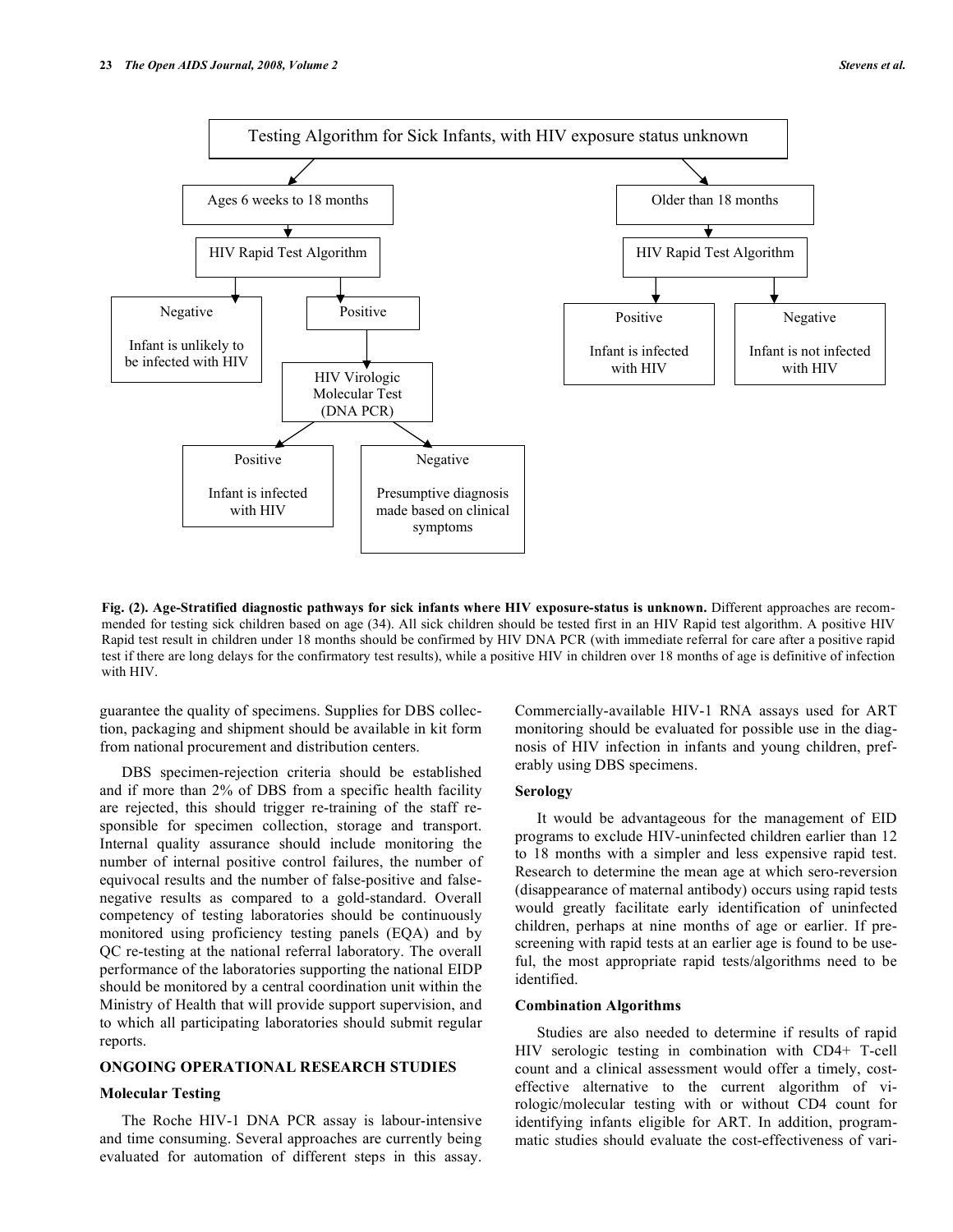ous algorithms, particularly cost differences associated with the timing of testing.

# **CONCLUSIONS**

 Accurate laboratory diagnosis of HIV-1 infection in infants is necessary to initiate essential treatment, however use of appropriate and reliable laboratory testing is challenging in countries with high burdens of disease [36]. Recent reports suggest that the Amplicor HIV DNA PCR version 1.5 assay represents the best option currently available for immediate scale-up of EID programs in the majority of African settings [2, 18, 31, 33, 34]. This assay appears to have acceptable sensitivity for the detection of the common HIV-1 subtypes. Ongoing molecular surveillance is advised due to the diversity of HIV and its continuing evolution to ensure that molecular assays remain relevant within local populations. Continued evaluation of new technologies as they arise is recommended as well as significant operational research to ensure that the most up-to-date diagnostic algorithms are used. Finally, programmatic aspects have to be carefully considered to assure the widest possible access to HIV services for mothers and children.

### **ACKNOWLEDGEMENTS**

 The authors wish to acknowledge the contributions of the following individuals who presented data from their countries at the meeting in Entebbe: Julie A. Okonji (Kenya), Dulce Bila (Mozambique), Souleymane Sawadogo (Namibia), Marie-Yolande Borget (Côte d'Ivoire), Steven Balinandi (Uganda), Ebi Bile (Botswana), Tendai M'soka (Zambia), Sitefano Tugume (Uganda), Amilcar Tanuri (Brazil).

### **REFERENCES**

- [1] Newell ML, Coovadia H, Cortina-Borja M, Rollins N, Gaillard P, Dabis F; Ghent International AIDS Society (IAS) Working Group on HIV Infection in Women and Children. Mortality of infected and uninfected infants born to HIV-infected mothers in Africa: a pooled analysis. Lancet. (2004); 364(9441): 1236-43.
- [2] M'Soka T, Kankasa C, Diallo K, *et al*. Introducing HIV-1 diagnosis in Zambia. WHO-CDC Informal Consultation to Review the Performance of the DNA PCR Assay for Early HIV-1 Diagnosis in PMTCT Programs in Different Countries with Diverse HIV-1 Subtypes; 2006: Entebbe, Uganda.
- [3] Sherman GG, Jones SA, Coovadia AH, Urban MF, Bolton KD. PMTCT from research to reality--results from a routine service. S Afr Med J. (2004); 94(4): 289-92.
- [4] Jones SA, Sherman GG, Varga CA. Exploring socio-economic conditions and poor follow-up rates of HIV-exposed infants in Johannesburg, South Africa. AIDS Care. (2005); 17(4):466-70.
- [5] Varga CA, Sherman GG, Maphosa J, Jones SA. Psychosocial consequences of early diagnosis of HIV status in vertically exposed infants in Johannesburg, South Africa. Health Care Women Int. (2005); 26(5): 387-97.
- [6] Sherman GG, Matsebula TC, Jones SA. Is early HIV testing of infants in poorly resourced prevention of mother to child transmission programmes unaffordable?. Trop Med Int Health. (2005); 10 (11): 1108-13.
- [7] Sherman GG, Cooper PA, Coovadia AH, Puren AJ, Jones SA, Mokhachane M, Bolton KD. (2005). Polymerase chain reaction for diagnosis of human immunodeficiency virus infection in infants in low resource settings. Pediatr Infect Dis J. (2005); 24(11): 993-7.
- [8] Lambert JS, Harris D, Stiehm ER, Moye J Jr, Fowler MG, Meyer WA, Bethel J, Mofenson LM. Performance characteristics of HIV-1 culture and HIV-1 DNA and RNA amplification assays for early diagnosis of perinatal HIV-1 infection. J Acquir Immune Defic Syndr. (2003); 34(5): 512-9.
- [9] Rouet F, Montcho C, Rouzioux C, Leroy V, Msellati P, Kottan JB, You B, Viho I, Dabis F; Abidjan DITRAME Study Group (ANRS 049 clinical trial). Early diagnosis of paediatric HIV-1 infection among African breast-fed children using a quantitative plasma HIV RNA assay. AIDS. (2001); 15(14): 1849-56.
- [10] Cunningham CK, Charbonneau TT, Song K, Patterson D, Sullivan T, Cummins T, Poiesz B. Comparison of human immunodeficiency virus 1 DNA polymerase chain reaction and qualitative and quantitative RNA polymerase chain reaction in human immunodeficiency virus 1-exposed infants. Pediatr Infect Dis J. (1999); 18(1): 30-5.
- [11] Sherman GG, Stevens G, Stevens WS. Affordable diagnosis of human immunodeficiency virus infection in infants by p24 antigen detection. Pediatr Infect Dis J. (2004); 23(2): 173-6.
- [12] World Health Organization. Diagnostics and Laboratory Technology (DLT). Newest 2005 version of the sources and prices for diagnostics. [Cited; Avilable from:http://www.who.int/diagnostics\_ laboratory/en].
- [13] Katsoulidou A, Petrodaskalaki M, Sypsa V, *et al*. Evaluation of the clinical sensitivity for the quantification of human immunodeficiency virus type 1 RNA in plasma: Comparison of the new CO-BAS TaqMan HIV-1 with three current HIV-RNA assays--LCx HIV RNA quantitative VERSANT HIV-1 RNA 3.0 (bDNA) and COBAS AMPLICOR HIV-1 Monitor v1.5. J Virol Methods. (2006); 131 (2): 168-74.
- [14] Swanson P, Huang S, Holzmayer V, Bodelle P, Yamaguchi J, Brennan C, Badaro R, Brites C, Abravaya K, Devare SG, Hackett J Jr. Performance of the automated Abbott RealTime HIV-1 assay on a genetically diverse panel of specimens from Brazil. J Virol Methods. (2006); 134 (1-2):237-43.
- [15] Galli R, Merrick L, Friesenhahn M, Ziermann R. Comprehensive comparison of the VERSANT HIV-1 RNA 3.0 (bDNA) and CO-BAS AMPLICOR HIV-1 MONITOR 1.5 assays on 1,000 clinical specimens. J Clin Virol. (2005); 34(4):245-52.
- [16] Stevens W, Wiggill T, Horsfield P, Coetzee L, Scott LE. Evaluation of the NucliSens EasyQ assay in HIV-1-infected individuals in South Africa. J Virol Methods. (2005); 124(1-2): 105-10.
- [17] Jennings C, Fiscus SA, Crowe SM, *et al*. Comparison of two human immunodeficiency virus (HIV) RNA surrogate assays to the standard HIV RNA assay. J Clin Microbiol. (2005); 43(12): 5950- 6.
- [18] Homsy J. The use of rapid tests prior to DNA PCR for early screening of HIV infection in infants in Uganda: Preliminary Results. WHO-CDC Informal Consultation to Review the Performance of the DNA PCR Assay for Early HIV-1 Diagnosis in PMTCT Programs in Different Countries with Diverse HIV-1 Subtupes; 2006: Entebbe, Uganda.
- [19] Nadal D, Böni J, Kind C, *et al*. Prospective evaluation of amplification-boosted ELISA for heat-denatured p24 antigen for diagnosis and monitoring of pediatric human immunodeficiency virus type 1 infection. J Infect Dis. (1999); 180 (4): 1089-95.
- [20] Ribas SG, Ondoa P, Schüpbach J, *et al*. Performance of a quantitative human immunodeficiency virus type 1 p24 antigen assay on various HIV-1 subtypes for the follow-up of human immunodeficiency type 1 seropositive individuals. J Virol Methods. (2003); 113(1): 29-34.
- [21] Respess R, Cachafeiro A, Fiscus S, *et al*. Evaluation of a commercially available ultrasensitive p24 antigen viral load assay in samples from patients infected with genetically diverse HIV-1 from different geographic settings. *13th Conference on Retrovirus and Opportunistic Infections*. 2003: Boston, Massachusetts:USA.
- [22] De Baets AJ, Edidi BS, Kasai MJ, Pediatric human immunodeficiency virus screening in an African district hospital. Clin Diagn Lab Immuno. (2005); l12 (1): 86-92.
- [23] Zijenah LS, Tobaiwa O, Rusakaniko S, *et al*. Signal-boosted qualitative ultrasensitive p24 antigen assay for diagnosis of subtype c HIV-1 infection in infants under the age of 2 years. J Acquir Immune Defic Syndr. (2005); 39 (4): 391-4.
- [24] Patton JC, Sherman GG, Coovadia AH, Stevens WS, Meyers TM. Ultrasensitive human immunodeficiency virus type 1 p24 antigen assay modified for use on dried whole-blood spots as a reliable, affordable test for infant diagnosis. Clin Vaccine Immunol. (2006); 13 (1): 152-5.
- [25] Schüpbach J, Böni J. Quantitative and sensitive detection of immune-complexed and free HIV antigen after boiling of serum. J Virol Methods. (1993); 43(2): 247-56.